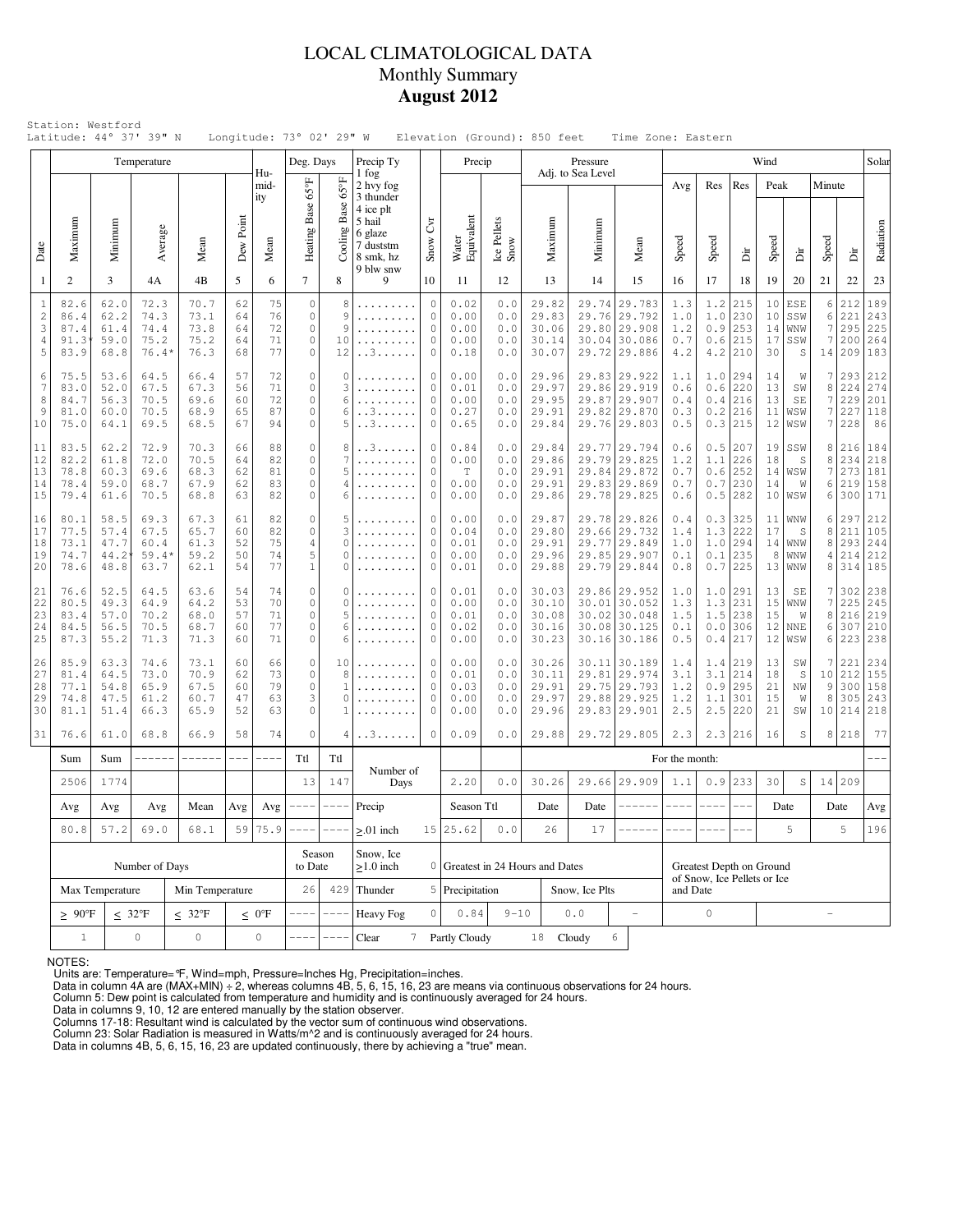# OBSERVATIONS AT 3-HOUR INTERVALS **August 2012: Westford**

|                                                  |                                                     |                                                                                                   |                                                              |                                              |                                              |                                                       |                                              | Wind                                                                                          |                                                                                         |                                                        |                                                                                              |                                                              |                                              |                                              |                                                     |                                              | Wind                                                           |                                                 |                                                          |                                                                                               |                                                              |                                              |                                              |                                                              |                                                          | Wind                                                            |                                                                                                                                |
|--------------------------------------------------|-----------------------------------------------------|---------------------------------------------------------------------------------------------------|--------------------------------------------------------------|----------------------------------------------|----------------------------------------------|-------------------------------------------------------|----------------------------------------------|-----------------------------------------------------------------------------------------------|-----------------------------------------------------------------------------------------|--------------------------------------------------------|----------------------------------------------------------------------------------------------|--------------------------------------------------------------|----------------------------------------------|----------------------------------------------|-----------------------------------------------------|----------------------------------------------|----------------------------------------------------------------|-------------------------------------------------|----------------------------------------------------------|-----------------------------------------------------------------------------------------------|--------------------------------------------------------------|----------------------------------------------|----------------------------------------------|--------------------------------------------------------------|----------------------------------------------------------|-----------------------------------------------------------------|--------------------------------------------------------------------------------------------------------------------------------|
| Hour                                             | Sunshine                                            | Pressure                                                                                          | Rainfall<br>rate                                             | Temperature                                  | Dew Point                                    | Humidity                                              | Direction                                    | Speed                                                                                         | Gust                                                                                    | Sunshine                                               | Pressure                                                                                     | Rainfall<br>rate                                             | Temperature                                  | Dew Poin                                     | Humidity                                            | Direction                                    | Speed                                                          | Gust                                            | Sunshine                                                 | Pressure                                                                                      | Rainfall<br>rate                                             | Temperature                                  | Dew Point                                    | Humidity                                                     | Direction                                                | Speed                                                           | Gust                                                                                                                           |
|                                                  |                                                     |                                                                                                   |                                                              | AUG 01                                       |                                              |                                                       |                                              |                                                                                               |                                                                                         |                                                        |                                                                                              |                                                              | AUG 02                                       |                                              |                                                     |                                              |                                                                |                                                 |                                                          |                                                                                               |                                                              | AUG 03                                       |                                              |                                                              |                                                          |                                                                 |                                                                                                                                |
| 01<br>04<br>07<br>10<br>13<br>16<br>19<br>22     | $\circ$<br>$\circ$<br>44<br>622<br>949<br>461<br>65 | 29.80<br>29.79<br>29.81<br>29.81<br>29.78<br>29.75<br>29.76<br>0 29.78                            | 0.00<br>0.00<br>0.00<br>0.00<br>0.00<br>0.00<br>0.00<br>0.00 | 67<br>62<br>66<br>71<br>80<br>81<br>73<br>67 | 57<br>56<br>59<br>65<br>66<br>66<br>66<br>63 | 72<br>81<br>79<br>84<br>62<br>60<br>79<br>87          | 22<br>20<br>19<br>22<br>20<br>20<br>27<br>21 | 0<br>$1\,$<br>$\overline{c}$<br>$\overline{4}$<br>3<br>$\sqrt{2}$<br>$\circ$<br>3             | 7<br>5<br>$\overline{4}$<br>$\overline{7}$<br>8<br>$\sqrt{4}$<br>0<br>7                 | 0<br>$\circ$<br>60<br>529<br>884<br>267<br>111<br>0    | 29.78<br>29.77<br>29.81<br>29.82<br>29.80<br>29.77<br>29.76<br>29.81                         | 0.00<br>0.00<br>0.00<br>0.00<br>0.00<br>0.00<br>0.00<br>0.00 | 63<br>63<br>66<br>77<br>82<br>86<br>83<br>69 | 60<br>60<br>64<br>67<br>67<br>64<br>67<br>63 | 91<br>91<br>95<br>73<br>59<br>48<br>60<br>79        | 21<br>21<br>21<br>24<br>24<br>24<br>19<br>19 | 0<br>0<br>$1\,$<br>0<br>3<br>$1\,$<br>0<br>0                   | 3<br>0<br>5<br>7<br>8<br>7<br>4<br>$\mathbf{1}$ | 0<br>$\mathbf{0}$<br>40<br>577<br>858<br>601<br>128<br>0 | 29.81<br>29.82<br>29.86<br>29.90<br>29.91<br>29.93<br>29.97<br>30.02                          | 0.00<br>0.00<br>0.00<br>0.00<br>0.00<br>0.00<br>0.00<br>0.00 | 66<br>65<br>68<br>79<br>84<br>87<br>81<br>65 | 61<br>60<br>62<br>67<br>68<br>67<br>66<br>60 | 85<br>84<br>79<br>68<br>60<br>52<br>60<br>83                 | 27<br>22<br>21<br>20<br>28<br>31<br>31<br>0 <sub>0</sub> | 0<br>0<br>$\mathbf 1$<br>0<br>$\overline{c}$<br>$\,1$<br>0<br>0 | $\frac{1}{3}$<br>$\frac{4}{7}$<br>$\frac{9}{7}$<br>$\begin{array}{c} 2 \\ 0 \end{array}$                                       |
|                                                  |                                                     |                                                                                                   |                                                              | AUG 04                                       |                                              |                                                       |                                              |                                                                                               |                                                                                         |                                                        |                                                                                              |                                                              | AUG 05                                       |                                              |                                                     |                                              |                                                                |                                                 |                                                          |                                                                                               |                                                              | AUG 06                                       |                                              |                                                              |                                                          |                                                                 |                                                                                                                                |
| 01<br>04<br>07<br>10<br>13<br>16<br>19<br>22     | 0<br>$\circ$<br>49<br>563<br>770<br>575<br>109<br>0 | 30.07<br>30.09<br>30.12<br>30.13<br>30.11<br>30.06<br>30.05<br>30.06                              | 0.00<br>0.00<br>0.00<br>0.00<br>0.00<br>0.00<br>0.00<br>0.00 | 61<br>60<br>62<br>82<br>89<br>91<br>86<br>72 | 58<br>59<br>61<br>66<br>69<br>69<br>67<br>62 | 91<br>95<br>96<br>58<br>52<br>49<br>53<br>73          | 00<br>36<br>29<br>14<br>21<br>23<br>17<br>15 | 0<br>0<br>0<br>0<br>$\mathbf{2}$<br>$\epsilon$<br>$\circ$<br>$\mathbf 0$                      | 0<br>0<br>0<br>$\circ$<br>10<br>11<br>$\circ$<br>$\circ$                                | 0<br>0<br>54<br>566<br>262<br>596<br>42<br>0           | 30.06<br>29.99<br>29.98<br>29.90<br>29.86<br>29.79<br>29.74<br>29.80                         | 0.00<br>0.00<br>0.00<br>0.00<br>0.00<br>0.00<br>0.00<br>0.00 | 73<br>74<br>74<br>80<br>80<br>83<br>79<br>70 | 64<br>65<br>66<br>69<br>71<br>72<br>71<br>68 | 73<br>75<br>78<br>69<br>75<br>$70$<br>77<br>94      | 19<br>21<br>20<br>18<br>21<br>19<br>21<br>28 | 5<br>$\sqrt{2}$<br>7<br>8<br>$\mathbf{2}$<br>5<br>3<br>$1\,$   | 11<br>9<br>18<br>21<br>20<br>19<br>18<br>8      | 0<br>0<br>23<br>638<br>299<br>206<br>125<br>0            | 29.85<br>29.87<br>29.92<br>29.94<br>29.96<br>29.94<br>29.92<br>29.96                          | 0.00<br>0.00<br>0.00<br>0.00<br>0.00<br>0.00<br>0.00<br>0.00 | 67<br>63<br>61<br>69<br>71<br>74<br>72<br>57 | 64<br>57<br>55<br>57<br>57<br>58<br>57<br>52 | 88,19<br>80<br>80<br>65<br>63<br>58<br>60<br>86              | 23<br>29<br>30<br>29<br>31<br>03<br>03                   | 0<br>$1\,$<br>0<br>$\overline{\mathbf{c}}$<br>4<br>0<br>0<br>0  | $\mathbf{1}$<br>$\boldsymbol{7}$<br>8<br>$11\,$<br>$\begin{array}{c} 10 \\ 9 \\ 3 \end{array}$<br>$\mathsf{O}\xspace$          |
|                                                  | AUG 07                                              |                                                                                                   |                                                              |                                              |                                              |                                                       |                                              |                                                                                               |                                                                                         |                                                        | AUG 08                                                                                       |                                                              |                                              |                                              |                                                     |                                              |                                                                |                                                 |                                                          | AUG 09                                                                                        |                                                              |                                              |                                              |                                                              |                                                          |                                                                 |                                                                                                                                |
| 01<br>04<br>07<br>10<br>13<br>16<br>19<br>22     | 0<br>$\circ$<br>23<br>605<br>819<br>613<br>0        | 129.95<br>29.94<br>29.95<br>29.96<br>29.92<br>29.88<br>125 29.87<br> 29.89                        | 0.00<br>0.00<br>0.00<br>0.00<br>0.00<br>0.00<br>0.00<br>0.00 | 53<br>53<br>56<br>71<br>79<br>82<br>78<br>65 | 51<br>51<br>54<br>60<br>57<br>59<br>58<br>56 | 93<br>95<br>96<br>68<br>48<br>45<br>50<br>72          | 03<br>03<br>20<br>21<br>23<br>21<br>22<br>22 | 0<br>0<br>0<br>$\overline{\mathbf{c}}$<br>$\sqrt{2}$<br>$\mathbf 1$<br>$\circ$<br>$\mathbf 0$ | 0<br>0<br>5<br>13<br>8<br>7<br>3<br>$\circ$                                             | 0<br>$\mathbb O$<br>32<br>606<br>573<br>113<br>42<br>0 | 29.90<br>29.90<br>29.92<br>29.94<br>29.92<br>29.90<br>29.88<br>29.88                         | 0.00<br>0.00<br>0.00<br>0.00<br>0.00<br>0.00<br>0.00<br>0.00 | 61<br>60<br>57<br>75<br>82<br>80<br>75<br>64 | 56<br>54<br>55<br>61<br>62<br>62<br>64<br>59 | 84,22<br>80<br>91<br>62<br>51<br>55<br>70<br>84     | 22<br>22<br>21<br>29<br>24<br>24<br>32       | 0<br>0<br>0<br>3<br>$1\,$<br>0<br>0<br>0                       | 0<br>0<br>0<br>6<br>10<br>0<br>0<br>0           | 0<br>$\circ$<br>47<br>139<br>563<br>155<br>14<br>$\circ$ | 29.88<br>29.87<br>29.90<br>29.90<br>29.87<br>29.85<br>29.86<br>29.85                          | 0.00<br>0.00<br>0.00<br>0.00<br>0.00<br>0.30<br>0.00<br>0.00 | 63<br>61<br>62<br>73<br>79<br>73<br>72<br>68 | 60<br>59<br>60<br>66<br>69<br>68<br>69<br>66 | 91<br>94<br>95<br>80<br>71<br>86<br>92<br>94                 | 132<br>12<br>21<br>19<br>09<br>32<br>07<br>05            | 0<br>0<br>0<br>0<br>$\mathbf 1$<br>0<br>0<br>0                  | 0<br>$\begin{array}{c} 2 \\ 0 \end{array}$<br>$\begin{array}{c} 8 \\ 5 \\ 4 \end{array}$<br>$\mathbb O$<br>$\mathsf{O}\xspace$ |
|                                                  |                                                     |                                                                                                   |                                                              | AUG 10                                       |                                              |                                                       |                                              |                                                                                               |                                                                                         |                                                        |                                                                                              |                                                              | AUG 11                                       |                                              |                                                     |                                              |                                                                |                                                 |                                                          |                                                                                               |                                                              | AUG 12                                       |                                              |                                                              |                                                          |                                                                 |                                                                                                                                |
| 01<br>04<br>07<br>$10$<br>13<br>16<br>19<br>22   | 0<br>$\circ$<br>26<br>283<br>285<br>90<br>0         | 29.82<br>29.81<br>29.81<br>29.83<br>29.82<br>29.78<br>60 29.78<br>29.78                           | 0.00<br>0.00<br>0.00<br>0.00<br>0.00<br>0.00<br>0.00<br>0.00 | 67<br>64<br>66<br>71<br>75<br>73<br>68<br>67 | 66<br>63<br>64<br>70<br>70<br>70<br>67<br>65 | 96<br>96<br>96<br>96<br>85<br>92<br>95<br>95          | 05<br>21<br>24<br>22<br>21<br>01<br>09<br>11 | 0<br>$\mathbf{2}$<br>$\circ$<br>$\mathbb O$<br>$1\,$<br>$\mathbf 1$<br>0<br>$\mathbf 0$       | 0<br>5<br>$\sqrt{4}$<br>3<br>5<br>4<br>$1\,$<br>$\mathbf 1$                             | 0<br>$\mathbb O$<br>35<br>536<br>362<br>25<br>0<br>0   | 129.77<br>29.78<br>29.80<br>29.82<br>29.80<br>29.79<br>29.79<br>29.80                        | 0.00<br>0.00<br>0.00<br>0.00<br>0.00<br>0.00<br>0.14<br>0.00 | 65<br>64<br>63<br>77<br>82<br>75<br>71<br>65 | 64<br>62<br>62<br>69<br>71<br>69<br>68<br>64 | 96, 13<br>96<br>97<br>78<br>68<br>81<br>92<br>96    | 10<br>10<br>21<br>07<br>21<br>20<br>15       | 0<br>0<br>0<br>0<br>1<br>$1\,$<br>$\mathbf{0}$<br>$\mathbf{0}$ | 0<br>0<br>0<br>8<br>7<br>5<br>0<br>0            | 0<br>0<br>32<br>605<br>149<br>139<br>63<br>0             | 29.83<br>29.82<br>29.84<br>29.85<br>29.81<br>29.80<br>29.79<br>29.84                          | 0.00<br>0.00<br>0.00<br>0.00<br>0.00<br>0.00<br>0.00<br>0.00 | 66<br>65<br>67<br>72<br>78<br>80<br>75<br>65 | 65<br>64<br>67<br>70<br>65<br>61<br>64<br>60 | 96 <sub>1</sub><br>97<br>97<br>94<br>64<br>52<br>70<br>84    | 22<br>22<br>22<br>20<br>17<br>26<br>21<br>30             | 0<br>0<br>0<br>0<br>$\overline{\mathbf{c}}$<br>$\,1$<br>0<br>0  | 0<br>$\begin{array}{c}\n0 \\ 3\n\end{array}$<br>$\overline{9}$<br>13<br>$10$<br>3<br>$\mathsf{O}\xspace$                       |
|                                                  |                                                     | AUG 13                                                                                            |                                                              |                                              |                                              |                                                       |                                              |                                                                                               |                                                                                         |                                                        | AUG 14                                                                                       |                                                              |                                              |                                              |                                                     |                                              |                                                                |                                                 |                                                          | AUG 15                                                                                        |                                                              |                                              |                                              |                                                              |                                                          |                                                                 |                                                                                                                                |
| 01<br>04<br>07<br>16<br>19<br>22                 | $\circ$<br>32                                       | 0, 29.85<br>29.85<br>29.88<br>10 308 29.90<br>13 837 29.88<br>251 29.85<br>62 29.87<br>0 29.89    | 0.00<br>0.00<br>0.00<br>0.00<br>0.00<br>0.00<br>0.00<br>0.00 | 64<br>63<br>61<br>70<br>76<br>77<br>74<br>62 | 63<br>59<br>58<br>64<br>64<br>63<br>66<br>60 | 95<br>89<br>92<br>79<br>67<br>63 31<br>76 23<br>91 23 | 33<br>27<br>21<br>19<br>22                   | 1<br>$\mathbb O$<br>$\mathbb O$<br>3<br>$\sqrt{4}$<br>$\mathbb O$<br>$\mathbb O$<br>0         | 5<br>$\mathbb O$<br>$\circ$<br>$1\,0$<br>11<br>$\overline{7}$<br>$\mathbb O$<br>$\circ$ | 0<br>$\mathbb O$<br>32<br>346                          | 129.89<br>29.88<br>29.88<br>29.90<br>369 29.88<br>265 29.84<br>$32 \mid 29.85$<br>0 29.85    | 0.00<br>0.00<br>0.00<br>0.00<br>0.00<br>0.00<br>0.00<br>0.00 | 62<br>61<br>61<br>73<br>78<br>77<br>71<br>62 | 61<br>59<br>60<br>65<br>64<br>63<br>62<br>59 | 95, 23<br>95<br>96<br>76<br>63<br>63<br>75<br>90 10 | 23<br>23<br>22<br>22<br>22<br> 29            | 0<br>0<br>0<br>$\mathbb O$<br>0<br>4<br>4<br>0                 | 1<br>0<br>4<br>8<br>7<br>7<br>8<br>0            | 0<br>0<br>$\tau$<br>244<br>297                           | 29.82<br>29.79<br>29.81<br>29.83<br>29.83<br>163 29.82<br>62 29.82<br>0 29.85                 | 0.00<br>0.00<br>0.00<br>0.00<br>0.00<br>0.00<br>0.00<br>0.00 | 64<br>64<br>64<br>70<br>76<br>78<br>74<br>64 | 60<br>61<br>62<br>64<br>65<br>64<br>66<br>61 | 85,15<br>88<br>92<br>83<br>70<br>$62$   29<br>75 30<br>91 30 | 20<br>20<br>27<br>32                                     | 0<br>0<br>0<br>4<br>0<br>0<br>0<br>0                            | $\mathbf{1}$<br>$\mathbb O$<br>$\mathsf O$<br>9<br>$\mathbf{1}$<br>$\epsilon$<br>$\mathsf{O}\xspace$<br>0                      |
|                                                  |                                                     |                                                                                                   |                                                              | AUG 16                                       |                                              |                                                       |                                              |                                                                                               |                                                                                         |                                                        |                                                                                              |                                                              | AUG 17                                       |                                              |                                                     |                                              |                                                                |                                                 |                                                          |                                                                                               |                                                              | AUG 18                                       |                                              |                                                              |                                                          |                                                                 |                                                                                                                                |
| $01_1$<br>04<br>07<br>10<br>13<br>16<br>19<br>22 |                                                     | 0, 29.85<br>0 29.84<br>35 29.87<br>418 29.85<br>737 29.82<br>564 29.81<br>$72$   29.78<br>0 29.79 | 0.00<br>0.00<br>0.00<br>0.00<br>0.00<br>0.00<br>0.00<br>0.00 | 61<br>62<br>59<br>69<br>77<br>80<br>75<br>60 | 60<br>61<br>58<br>64<br>66<br>64<br>62<br>57 | 96 30<br>83 28<br>69 05<br>58 28<br>65 01<br>92 01    | 94,30<br>96 30                               | 0<br>$\mathbb O$<br>0<br>0<br>3<br>$\mathbb O$<br>$\mathbf 1$<br>$\mathbb O$                  | $\mathbb O$<br>$\mathbb O$<br>0<br>5<br>5<br>8<br>3<br>0                                |                                                        | 0, 29.79<br>0 29.76<br>46 29.74<br>413 29.72<br>257 29.68<br>54 29.68<br>47 29.73<br>0 29.77 | 0.00<br>0.00<br>0.00<br>0.00<br>0.00<br>0.00<br>0.00<br>0.00 | 61<br>58<br>61<br>71<br>75<br>72<br>68<br>61 | 59<br>57<br>59<br>60<br>64<br>65<br>62<br>56 | 95, 21<br>96<br>91<br>68<br>68<br>77<br>81<br>83    | 21<br>21<br>22<br> 22<br>27<br>21<br>21      | 0<br>$\mathbb O$<br>0<br>6<br>5<br>$1\,$<br>$\mathbf 1$<br>0   | 4<br>3<br>6<br>10<br>14<br>4<br>5<br>0          |                                                          | 0, 29.78<br>0 29.80<br>21 29.83<br>190 29.87<br>946 29.88<br>571 29.85<br>21 29.86<br>0 29.89 | 0.00<br>0.00<br>0.00<br>0.00<br>0.00<br>0.00<br>0.00<br>0.00 | 59<br>55<br>55<br>65<br>68<br>73<br>67<br>51 | 55<br>52<br>53<br>52<br>55<br>53<br>53<br>47 | 88, 20<br>91<br>92<br>65<br>62 <br>49 30<br>61 31<br>85 02   | 31<br>25<br>28<br>29                                     | 0<br>0<br>0<br>6<br>3<br>$\overline{\mathbf{c}}$<br>0<br>0      | $\circ$<br>$\mathbb O$<br>5<br>11<br>$\,8\,$<br>$10$<br>$\mathbb O$<br>$\mathsf{O}\xspace$                                     |

## MAXIMUM SHORT DURATION PRECIPITATION

| Time Period (minutes) |      | 10        | 15                | 20        | 30                | 45       | 60   | 80         | 100  | 120             | 150      | 180              |
|-----------------------|------|-----------|-------------------|-----------|-------------------|----------|------|------------|------|-----------------|----------|------------------|
| Precipitation         | 0.29 | 0.46      | 0.56              | 0.63      | 0.66              | ユウ<br>0. | 0.78 | 7 Q<br>v., | 0.79 | 79<br>0.        | 79<br>Ο. | 0.79             |
| Ended: Date           | ᆠ    | <b>__</b> | $-1$<br><b>++</b> | <b>++</b> | $-1$<br><b>__</b> | ∸        | ∸    | <b>++</b>  | 11   | 11<br><b>++</b> | ∸        | . .<br><b>++</b> |
| Ended: Time           | 1914 | 1919      | 1924              | 1928      | 1934              | 1927     | 1930 | 1934       | 1934 | 1934            | 1934     | 1934             |

The precipitation amounts may occur at any time during the month. The time indicated is the ending time of the interval. Date and time are not entered for trace amounts.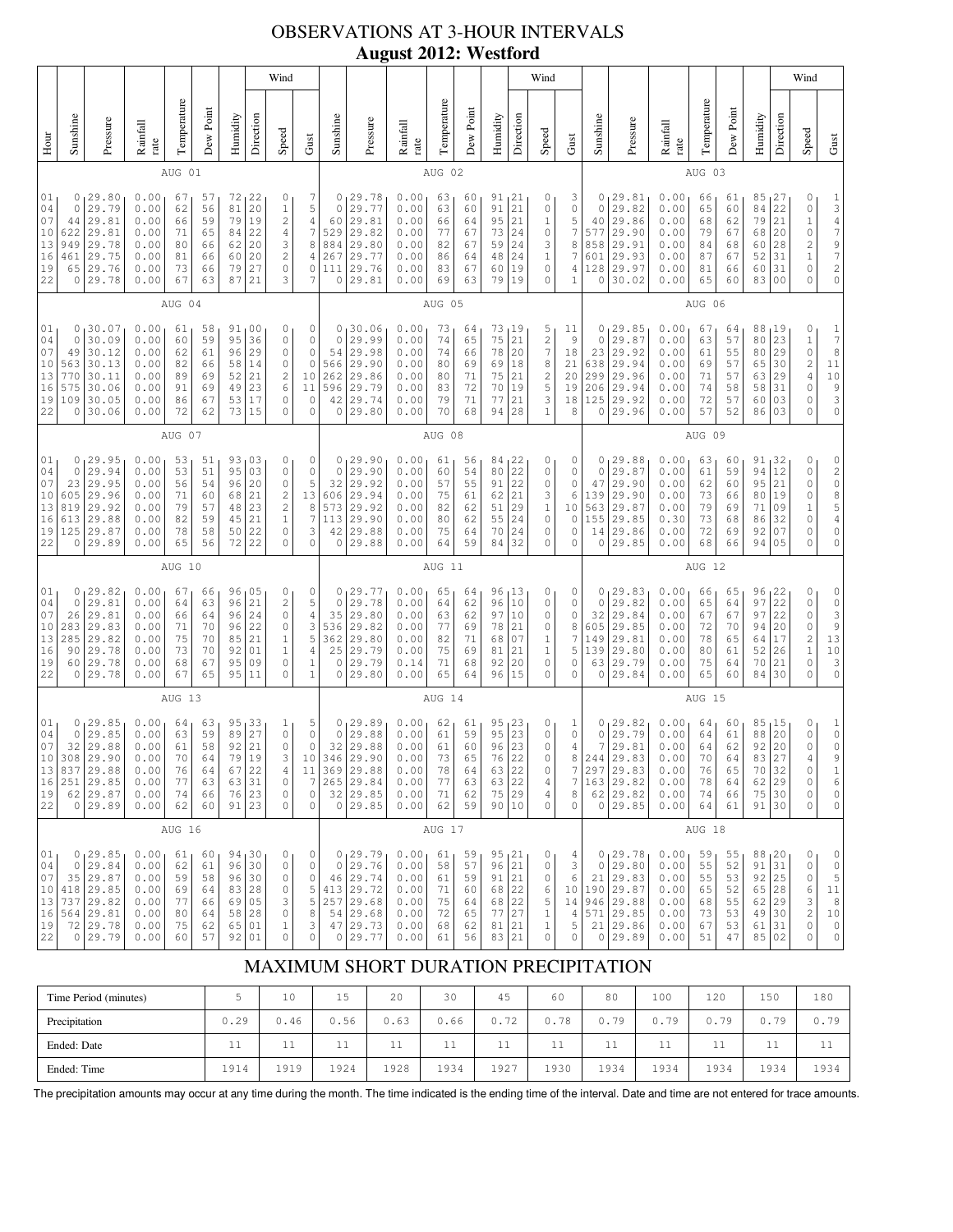## OBSERVATIONS AT 3-HOUR INTERVALS **August 2012: Westford**

|                                              |                                                                                                                                                                                                                                                                                                                                                                                                                                                                                         |                                                                              |                                                              |                                              |                                              |                                              |                                                                                                            | Wind                                                                                                       |                                                                                    |                                                              |                                                                         |                                                              |                                                                 |                                              |                                                                                                         |                                                                                                   | Wind                                                                                                                  |                                                                         |                                                                           |                                                                         |                                                              |                                                     |                                              |                                                                                                                         |                                                                                                                                          | Wind                                                                                                             |                                                                                                                                  |
|----------------------------------------------|-----------------------------------------------------------------------------------------------------------------------------------------------------------------------------------------------------------------------------------------------------------------------------------------------------------------------------------------------------------------------------------------------------------------------------------------------------------------------------------------|------------------------------------------------------------------------------|--------------------------------------------------------------|----------------------------------------------|----------------------------------------------|----------------------------------------------|------------------------------------------------------------------------------------------------------------|------------------------------------------------------------------------------------------------------------|------------------------------------------------------------------------------------|--------------------------------------------------------------|-------------------------------------------------------------------------|--------------------------------------------------------------|-----------------------------------------------------------------|----------------------------------------------|---------------------------------------------------------------------------------------------------------|---------------------------------------------------------------------------------------------------|-----------------------------------------------------------------------------------------------------------------------|-------------------------------------------------------------------------|---------------------------------------------------------------------------|-------------------------------------------------------------------------|--------------------------------------------------------------|-----------------------------------------------------|----------------------------------------------|-------------------------------------------------------------------------------------------------------------------------|------------------------------------------------------------------------------------------------------------------------------------------|------------------------------------------------------------------------------------------------------------------|----------------------------------------------------------------------------------------------------------------------------------|
| Hour                                         | Sunshine                                                                                                                                                                                                                                                                                                                                                                                                                                                                                | Pressure                                                                     | Rainfall<br>rate                                             | Temperature                                  | Dew Point                                    | Humidity                                     | Direction                                                                                                  | Speed                                                                                                      | Gust                                                                               | Sunshine                                                     | Pressure                                                                | Rainfall<br>rate                                             | Temperature                                                     | Dew Point                                    | Humidity                                                                                                | Direction                                                                                         | Speed                                                                                                                 | Gust                                                                    | Sunshine                                                                  | Pressure                                                                | Rainfall<br>rate                                             | Temperature                                         | Dew Point                                    | Humidity                                                                                                                | Direction                                                                                                                                | Speed                                                                                                            | $\mbox{Gust}$                                                                                                                    |
|                                              |                                                                                                                                                                                                                                                                                                                                                                                                                                                                                         |                                                                              |                                                              | AUG 19                                       |                                              |                                              |                                                                                                            |                                                                                                            |                                                                                    |                                                              |                                                                         |                                                              | AUG 20                                                          |                                              |                                                                                                         |                                                                                                   |                                                                                                                       |                                                                         |                                                                           |                                                                         |                                                              | AUG 21                                              |                                              |                                                                                                                         |                                                                                                                                          |                                                                                                                  |                                                                                                                                  |
| 01<br>04<br>07<br>10<br>13<br>16<br>19<br>22 | 0, 29.91<br>0.00<br>91 02<br>$\circ$<br>47<br>44<br>02<br>$\circ$<br>29.92<br>0.00<br>94<br>$\mathbb O$<br>44<br>43<br>25<br>29.95<br>0.00<br>47<br>95<br>02<br>$\mathbb O$<br>46<br>554<br>29.94<br>0.00<br>53<br>57<br>17<br>$\mathbb O$<br>69<br>682<br>29.92<br>0.00<br>73<br>55<br>19<br>$\mathbb O$<br>56<br>332<br>29.88<br>0.00<br>74<br>52<br>45<br>20<br>$\circ$<br>74 29.86<br>0.00<br>57<br>23<br>$\circ$<br>69<br>64<br>23<br>0 29.88<br>49<br>$\circ$<br>0.00<br>53<br>88 |                                                                              |                                                              |                                              |                                              |                                              | $\mathbb O$<br>$\mathbb O$<br>$1\,$<br>$\mathbb O$<br>$\mathbf{1}$<br>$\sqrt{4}$<br>$\mathbf 0$<br>$\circ$ | $\circ$<br>23<br>628<br>779<br>144<br>23<br>$\circ$                                                        | 0, 29.88<br>29.86<br>29.86<br>29.86<br>29.82<br>29.81<br>29.82<br>29.85            | 0.00<br>0.00<br>0.00<br>0.00<br>0.00<br>0.00<br>0.00<br>0.00 | 53<br>51<br>49<br>69<br>77<br>67<br>68<br>60                            | 48<br>49<br>47<br>58<br>57<br>58<br>59<br>55                 | 86 <sub>1</sub> 23<br>91<br>94<br>68 20<br>50<br>73<br>75<br>83 | 23<br>23<br> 18<br> 18<br>21<br> 20          | 0<br>$\mathsf{O}\xspace$<br>$\mathsf{O}\xspace$<br>3<br>$\sqrt{2}$<br>$\,1$<br>$\mathsf{O}\xspace$<br>0 | 0<br>$\mathsf{O}\xspace$<br>$\mathsf{O}\xspace$<br>9<br>9<br>$\overline{4}$<br>$\circ$<br>$\circ$ | $\circ$<br>28<br>304<br>153<br>668<br>19<br>0                                                                         | 0, 29.87<br>29.89<br>29.92<br>29.96<br>29.98<br>29.98<br>29.98<br>30.02 | 0.00 <sub>1</sub><br>0.00<br>0.00<br>0.00<br>0.00<br>0.00<br>0.00<br>0.00 | 58<br>57<br>55<br>68<br>73<br>76<br>73<br>55                            | 55<br>55<br>53<br>59<br>52<br>51<br>54<br>50                 | 91, 20<br>92<br>95<br>75<br>48<br>41<br>52<br>83 28 | 20<br>20<br>29<br>30<br>25<br>28             | 0<br>$\mathbb O$<br>$\mathbb O$<br>$\ensuremath{\mathsf{3}}$<br>$\overline{\mathbf{c}}$<br>3<br>$\mathbf 0$<br>$\Omega$ | $\mathsf{O}\xspace$<br>$\mathbb O$<br>$\mathsf{O}\xspace$<br>$\begin{array}{c} 9 \\ 9 \\ 8 \end{array}$<br>$\overline{c}$<br>$\mathbf 0$ |                                                                                                                  |                                                                                                                                  |
|                                              | AUG 22                                                                                                                                                                                                                                                                                                                                                                                                                                                                                  |                                                                              |                                                              |                                              |                                              |                                              | AUG 23                                                                                                     |                                                                                                            |                                                                                    |                                                              |                                                                         |                                                              |                                                                 | AUG 24                                       |                                                                                                         |                                                                                                   |                                                                                                                       |                                                                         |                                                                           |                                                                         |                                                              |                                                     |                                              |                                                                                                                         |                                                                                                                                          |                                                                                                                  |                                                                                                                                  |
| 01<br>04<br>07<br>10<br>13<br>16<br>19<br>22 | $\circ$<br>23<br>541<br>759<br>577                                                                                                                                                                                                                                                                                                                                                                                                                                                      | 0, 30.05<br>30.06<br>30.07<br>30.09<br>30.07<br>30.03<br>60 30.01<br>0 30.04 | 0.00<br>0.00<br>0.00<br>0.00<br>0.00<br>0.00<br>0.00<br>0.00 | 53<br>50<br>52<br>69<br>77<br>80<br>75<br>59 | 50<br>48<br>51<br>57<br>53<br>54<br>54<br>53 | 92<br>94<br>64<br>43<br>41<br>49<br>83       | 90, 28<br>21<br>21<br>19<br>26<br>23<br>21<br>21                                                           | $\circ$<br>$\circ$<br>$\mathbb O$<br>$\mathbf{1}$<br>$\overline{4}$<br>5<br>$\mathbf 1$<br>$\Omega$        | $\mathbb O$<br>$\mathbb O$<br>$\overline{4}$<br>9<br>11<br>11<br>3<br>$\mathbf{0}$ | $\circ$<br>30<br>524<br>733<br>552<br>32<br>$\circ$          | 0, 30.04<br>30.05<br>30.06<br>30.06<br>30.05<br>30.02<br>30.03<br>30.07 | 0.00<br>0.00<br>0.00<br>0.00<br>0.00<br>0.00<br>0.00<br>0.00 | 58<br>58<br>58<br>74<br>79<br>81<br>74<br>61                    | 53<br>52<br>53<br>61<br>60<br>58<br>62<br>58 | 83, 21<br>$82$ 22<br>83 20<br>64<br>51<br>45<br>67<br>89                                                | 20<br>27<br>24<br>25<br>32                                                                        | 0<br>$\mathsf{O}\xspace$<br>$\overline{c}$<br>$\sqrt{2}$<br>$\sqrt{2}$<br>$\sqrt{4}$<br>$\mathbb O$<br>$\overline{0}$ | 2<br>$\overline{4}$<br>6<br>9<br>13<br>11<br>$\sqrt{2}$<br>$\mathbf 0$  | $\circ$<br>33<br>415<br>853<br>531<br>40<br>0                             | 0, 30.10<br>30.09<br>30.12<br>30.15<br>30.14<br>30.12<br>30.12<br>30.15 | 0.00<br>0.00<br>0.00<br>0.00<br>0.00<br>0.00<br>0.00<br>0.00 | 62<br>61<br>58<br>72<br>79<br>84<br>76<br>61        | 61<br>60<br>57<br>65<br>65<br>64<br>61<br>56 | 95<br>95<br>96<br>80<br>64<br>50<br>59<br>82                                                                            | 09<br>09<br>09<br>09<br>31<br>02<br>31<br>31                                                                                             | $\mathbb O$<br>$\circ$<br>$\mathbf 0$<br>$\mathbf 0$<br>$\mathbf 0$<br>$\mathbf 0$<br>$\mathbb O$<br>$\mathbf 0$ | $\begin{smallmatrix}1&2\\1&0\end{smallmatrix}$<br>$\mathsf{O}\xspace$<br>$\mathbb O$<br>3<br>$\,1$<br>$\mathbb O$<br>$\mathbb O$ |
|                                              |                                                                                                                                                                                                                                                                                                                                                                                                                                                                                         |                                                                              |                                                              | AUG 25                                       |                                              |                                              |                                                                                                            |                                                                                                            |                                                                                    | AUG 26                                                       |                                                                         |                                                              |                                                                 |                                              |                                                                                                         |                                                                                                   | AUG 27                                                                                                                |                                                                         |                                                                           |                                                                         |                                                              |                                                     |                                              |                                                                                                                         |                                                                                                                                          |                                                                                                                  |                                                                                                                                  |
| 01<br>04<br>07<br>10<br>13<br>16<br>19<br>22 | $\circ$<br>51<br>512<br>728<br>534<br>33                                                                                                                                                                                                                                                                                                                                                                                                                                                | 0, 30.17<br>30.16<br>30.20<br>30.22<br>30.20<br>30.17<br>30.17<br>0 30.19    | 0.00<br>0.00<br>0.00<br>0.00<br>0.00<br>0.00<br>0.00<br>0.00 | 58<br>56<br>57<br>78<br>85<br>87<br>80<br>68 | 55<br>55<br>56<br>65<br>63<br>60<br>61<br>61 | 91<br>95<br>96<br>64<br>47<br>41<br>52<br>77 | 131<br>31<br>31<br>21<br>19<br>22<br>20<br>20                                                              | $\circ$<br>$\mathbb O$<br>$\mathbb O$<br>$\mathbb O$<br>$\mathbf{2}$<br>$\circ$<br>$\circ$<br>$\mathbf{0}$ | $\mathbb O$<br>$\mathbb O$<br>$\mathbb O$<br>6<br>9<br>10<br>$\circ$<br>$\circ$    | 0<br>$\circ$<br>30<br>503<br>724<br>517<br>54<br>$\circ$     | 30.20<br>30.22<br>30.24<br>30.25<br>30.22<br>30.16<br>30.12<br>30.11    | 0.00<br>0.00<br>0.00<br>0.00<br>0.00<br>0.00<br>0.00<br>0.00 | 68<br>65<br>64<br>76<br>83<br>86<br>80<br>63                    | 60<br>59<br>57<br>62<br>65<br>62<br>60<br>58 | 77<br>82<br>77<br>63<br>54<br>46<br>51<br>82                                                            | 120<br> 20<br>21<br> 18<br>25<br>22<br>22<br>20                                                   | 1<br>$\,1\,$<br>$\sqrt{2}$<br>$\,1$<br>$\,1$<br>3<br>$\overline{c}$<br>$\circ$                                        | 5<br>$\boldsymbol{7}$<br>9<br>10<br>8<br>10<br>8<br>$\mathbb O$         | 0<br>$\circ$<br>25<br>508<br>376<br>221<br>16<br>0                        | 30.10<br>30.07<br>30.06<br>30.03<br>29.98<br>29.90<br>29.86<br>29.84    | 0.00<br>0.00<br>0.00<br>0.00<br>0.00<br>0.00<br>0.00<br>0.00 | 68<br>66<br>65<br>76<br>79<br>75<br>72<br>68        | 60<br>57<br>57<br>63<br>63<br>64<br>65<br>65 | 76<br>72<br>74<br>64<br>59<br>68<br>78<br>91                                                                            | 121<br>22<br>21<br>19<br>21<br>20<br>20<br>20                                                                                            | 0<br>$\frac{2}{2}$<br>$\sqrt{4}$<br>5<br>5<br>3<br>$\mathbf 0$                                                   | $\frac{5}{7}$<br>$\,9$<br>$1\,4$<br>13<br>$13$<br>$\,8\,$<br>$\mathsf{O}\xspace$                                                 |
|                                              |                                                                                                                                                                                                                                                                                                                                                                                                                                                                                         |                                                                              |                                                              | AUG 28                                       |                                              |                                              |                                                                                                            |                                                                                                            |                                                                                    |                                                              |                                                                         |                                                              | AUG 29                                                          |                                              |                                                                                                         |                                                                                                   |                                                                                                                       |                                                                         |                                                                           |                                                                         |                                                              | AUG 30                                              |                                              |                                                                                                                         |                                                                                                                                          |                                                                                                                  |                                                                                                                                  |
| 01<br>04<br>07<br>10<br>13<br>16<br>19<br>22 | $\circ$<br>56<br>306<br>480<br>190                                                                                                                                                                                                                                                                                                                                                                                                                                                      | 0, 29.80<br>29.76<br>29.77<br>29.77<br>29.77<br>29.76<br>30 29.82<br>0 29.88 | 0.00<br>0.00<br>0.00<br>0.00<br>0.00<br>0.00<br>0.00<br>0.00 | 68<br>66<br>67<br>69<br>73<br>75<br>66<br>57 | 66<br>64<br>66<br>65<br>66<br>60<br>51<br>47 | 95<br>96<br>87<br>80<br>60<br>59<br>71       | 93, 21<br>24<br>21<br>30<br>01<br>35<br>05<br>26                                                           | 3<br>$\mathbb O$<br>$\sqrt{2}$<br>5<br>$\sqrt{2}$<br>$\,1$<br>$\mathbf{1}$<br>$\circ$                      | 9<br>$\sqrt{4}$<br>8<br>10<br>$\overline{7}$<br>20<br>8<br>$\mathbb O$             | 0 <sub>1</sub><br>0<br>16<br>540<br>752<br>533<br>23<br>0    | 29.91<br>29.91<br>29.93<br>29.96<br>29.95<br>29.90<br>29.89<br>29.93    | 0.00<br>0.00<br>0.00<br>0.00<br>0.00<br>0.00<br>0.00<br>0.00 | 53<br>50<br>48<br>66<br>71<br>74<br>69<br>55                    | 45<br>45<br>44<br>49<br>46<br>48<br>47<br>45 | 73,08<br>83<br>87<br>55<br>41<br>39<br>46<br>69                                                         | 31<br>36<br>01<br>29<br>27<br>28<br>24                                                            | 0<br>$\mathsf{O}\xspace$<br>0<br>$\,1$<br>3<br>3<br>3<br>0                                                            | 0<br>$\mathsf{O}\xspace$<br>0<br>8<br>11<br>11<br>7<br>$\mathbb O$      | $\circ$<br>30<br>501<br>657<br>492<br>28<br>0                             | 0, 29.95<br>29.94<br>29.96<br>29.94<br>29.91<br>29.86<br>29.84<br>29.84 | 0.00<br>0.00<br>0.00<br>0.00<br>0.00<br>0.00<br>0.00<br>0.00 | 57<br>52<br>53<br>65<br>74<br>81<br>74<br>68        | 45<br>45<br>46<br>52<br>56<br>60<br>59<br>56 | 65, 24<br>78<br>76<br>62<br>53<br>49<br>60<br>64                                                                        | 21<br>22<br>21<br>21<br>24<br>21<br>21                                                                                                   | $\circ$<br>$\mathbb O$<br>0<br>$\overline{\mathbf{c}}$<br>6<br>$1\,$<br>$\mathbf 1$<br>5                         | $\begin{array}{c} 4 \\ 2 \\ 1 \end{array}$<br>12<br>$10$<br>$1\,1$<br>$\mathsf 9$<br>$10$                                        |
|                                              |                                                                                                                                                                                                                                                                                                                                                                                                                                                                                         |                                                                              |                                                              | AUG 31                                       |                                              |                                              |                                                                                                            |                                                                                                            |                                                                                    |                                                              |                                                                         |                                                              |                                                                 |                                              |                                                                                                         |                                                                                                   |                                                                                                                       |                                                                         |                                                                           |                                                                         |                                                              |                                                     |                                              |                                                                                                                         |                                                                                                                                          |                                                                                                                  |                                                                                                                                  |
| 01<br>04<br>07<br>10<br>13<br>16<br>19<br>22 | $\circ$<br>47<br>151<br>244<br>86                                                                                                                                                                                                                                                                                                                                                                                                                                                       | 0, 29.88<br>29.84<br>29.82<br>29.80<br>29.77<br>29.73<br>16 29.76<br>0 29.82 | 0.00<br>0.00<br>0.00<br>0.00<br>0.00<br>0.00<br>0.00<br>0.00 | 66<br>64<br>65<br>71<br>68<br>76<br>68<br>62 | 55<br>54<br>52<br>55<br>61<br>62<br>63<br>60 | 69<br>64<br>59<br>79<br>62<br>85<br>93       | 67, 22<br>20<br>21<br>21<br>20<br>30<br>36<br>07                                                           | 4 <sub>1</sub><br>$\overline{4}$<br>$\overline{4}$<br>5<br>3<br>$\mathbf 1$<br>$\mathbb O$<br>$\Omega$     | 9<br>$\mathfrak{g}$<br>9<br>13<br>8<br>5<br>$\circ$<br>$\circ$                     |                                                              |                                                                         |                                                              |                                                                 |                                              |                                                                                                         |                                                                                                   |                                                                                                                       |                                                                         |                                                                           |                                                                         |                                                              |                                                     |                                              |                                                                                                                         |                                                                                                                                          |                                                                                                                  |                                                                                                                                  |

NOTES:

Units are: Temperature= °F, Wind=mph, Pressure=lnches Hg, Precipitation=inches.<br>Wind Direction: Directions are those from which the wind is blowing, indicated in tens of degrees<br>from true north: i.e., 09 for East, 18 for S

## WEATHER NOTES SUMMARY BY HOUR

|    |                                              |                                                              |                                                                              | Averages                                     |                                              |                                              |                                                      | Resultant<br>Wind                            |                                                                  |  |  |  |
|----|----------------------------------------------|--------------------------------------------------------------|------------------------------------------------------------------------------|----------------------------------------------|----------------------------------------------|----------------------------------------------|------------------------------------------------------|----------------------------------------------|------------------------------------------------------------------|--|--|--|
| ä, | Hour                                         | Sunshine                                                     | Pressure                                                                     | Temperature                                  | Dew Point                                    | Humidity                                     | Wind Speed                                           | Direction                                    | Speed                                                            |  |  |  |
|    | 01<br>04<br>07<br>10<br>13<br>16<br>19<br>22 | $\circ$<br>$\mathbf 0$<br>34<br>457<br>585<br>358<br>53<br>0 | 29.915<br>29.907<br>29.927<br>29.933<br>29.913<br>29.884<br>29.882<br>29.908 | 62<br>60<br>60<br>72<br>77<br>79<br>74<br>63 | 57<br>56<br>57<br>62<br>62<br>62<br>62<br>58 | 87<br>88<br>89<br>71<br>61<br>57<br>67<br>84 | 0.4<br>0.4<br>0.8<br>2.1<br>2.4<br>1.7<br>0.6<br>0.3 | 21<br>21<br>21<br>23<br>24<br>23<br>24<br>22 | 0.4<br>0<br>.4<br>0<br>.8<br>1.6<br>1.5<br>1.4<br>0<br>.4<br>0.3 |  |  |  |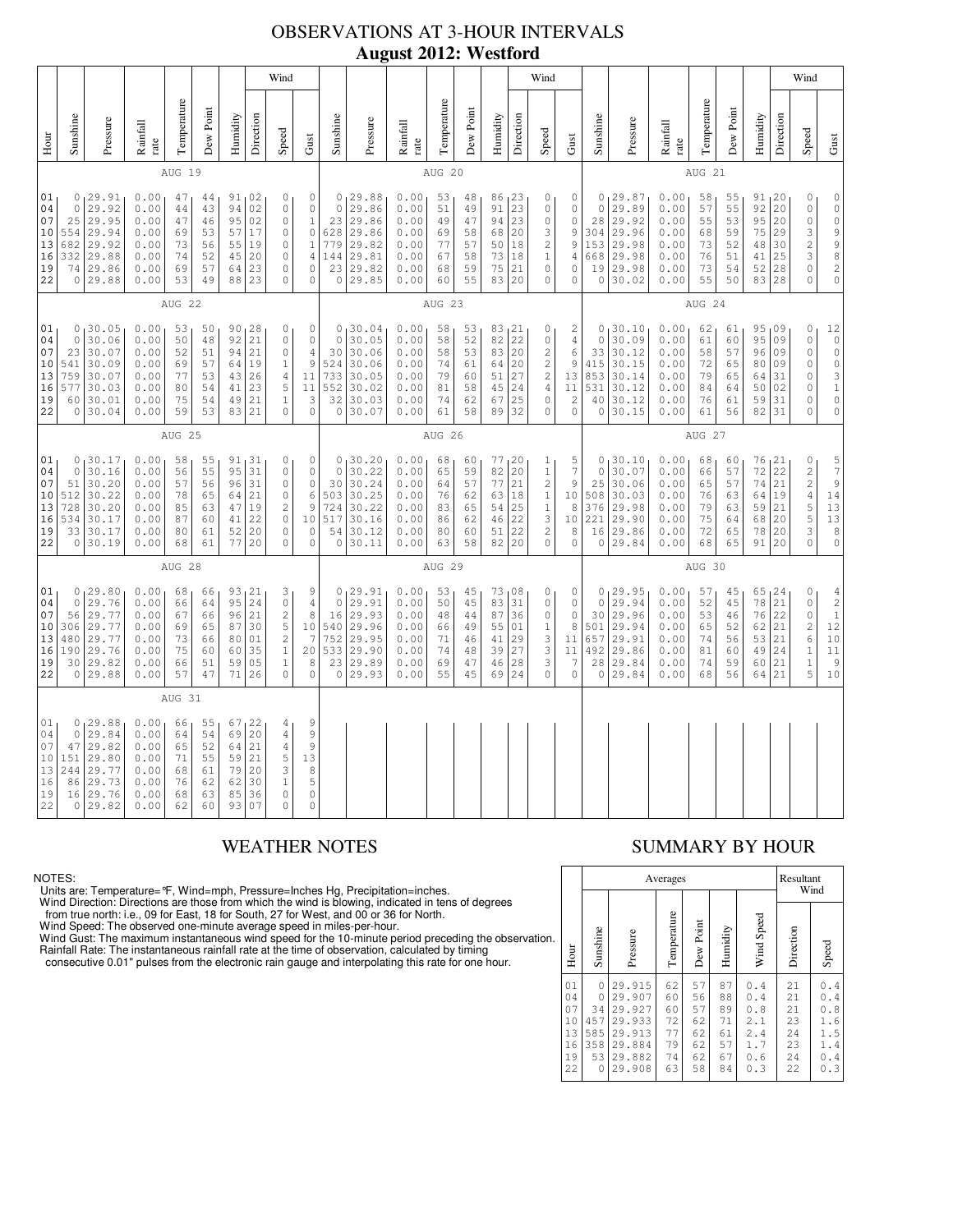### HOURLY PRECIPITATION (Water Equivalent) **August 2012: Westford**

| Date                                                      |      |    |      |    |    | A.M. Hour Ending at |    |                |                                                                                                                                                            |    |    |           | P.M. Hour Ending at |      |    |           |                  |    |                  |           |      |           |    |      |                                                                               |
|-----------------------------------------------------------|------|----|------|----|----|---------------------|----|----------------|------------------------------------------------------------------------------------------------------------------------------------------------------------|----|----|-----------|---------------------|------|----|-----------|------------------|----|------------------|-----------|------|-----------|----|------|-------------------------------------------------------------------------------|
|                                                           | 01   | 02 | 03   | 04 | 05 | 06                  | 07 | $0\,8$         | 09                                                                                                                                                         | 10 | 11 | 12        | 01                  | 02   | 03 | 04        | 05               | 06 | 07               | 08        | 09   | 10        | 11 | 12   | Date                                                                          |
| 01<br>02<br>03<br>04<br>05                                |      |    |      |    |    |                     |    |                | 0.02                                                                                                                                                       |    |    |           |                     |      |    |           |                  |    |                  | 0.17 0.01 |      |           |    |      | 01<br>02<br>03<br>03<br>04<br>05                                              |
| 06<br>07<br>08<br>09<br>10                                |      |    |      |    |    | 0.01<br>0.39 0.01   |    |                |                                                                                                                                                            |    |    |           |                     | 0.03 |    | 0.06 0.02 | 0.010.110.090.01 |    |                  |           |      | 0.11 0.08 |    |      | 06<br>07<br>08<br>09<br>09<br>10                                              |
| 11<br>$12\,$<br>13<br>$1\,4$<br>15                        |      |    |      |    |    |                     |    | 0.01           |                                                                                                                                                            |    |    |           |                     |      |    |           | 0.03             |    | $0.13 \mid 0.66$ |           |      | 0.01      |    |      | $\begin{array}{c} 11 \\ 12 \\ 13 \\ 14 \\ 15 \end{array}$                     |
| 16<br>17<br>$1\,8$<br>19<br>20                            |      |    |      |    |    | 0.01                |    | 0.01           |                                                                                                                                                            |    |    |           |                     |      |    |           | 0.03<br>0.01     |    |                  |           |      |           |    |      | $\begin{array}{c} 16 \\ 17 \\ 18 \\ 19 \\ 20 \end{array}$                     |
| $\begin{array}{c} 21 \\ 22 \end{array}$<br>23<br>24<br>25 |      |    | 0.02 |    |    |                     |    | $0\,$ . $0\,1$ |                                                                                                                                                            |    |    |           |                     |      |    |           |                  |    |                  |           |      |           |    | 0.01 | $\begin{array}{ c c }\hline 21 \\ 22 \\ 23 \\ 24 \\ \hline \end{array}$<br>25 |
| 26<br>$2\,7$<br>28<br>29<br>30                            | 0.03 |    |      |    |    |                     |    |                |                                                                                                                                                            |    |    |           |                     |      |    |           |                  |    |                  |           | 0.01 |           |    |      | 26<br>27<br>28<br>29<br>29<br>30                                              |
| 31                                                        |      |    |      |    |    |                     |    |                |                                                                                                                                                            |    |    | 0.0800.01 |                     |      |    |           |                  |    |                  |           |      |           |    |      | 31                                                                            |
|                                                           |      |    |      |    |    |                     |    |                | $_{\rm{Sum}}$  0.03 0.00 0.02 0.00 0.39 0.03 0.00 0.03 0.02 0.00 0.00 0.00 0.08 0.01 0.03 0.00 0.07 0.20 0.09 0.14 0.83 0.13 0.09 0.00 0.01  $_{\rm{Sum}}$ |    |    |           |                     |      |    |           |                  |    |                  |           |      |           |    |      |                                                                               |

During a frozen precipitation event, hourly precipitation totals may not be recorded. In this case, daily amounts are typically entered in the last column (hour ending at 12 A.M.)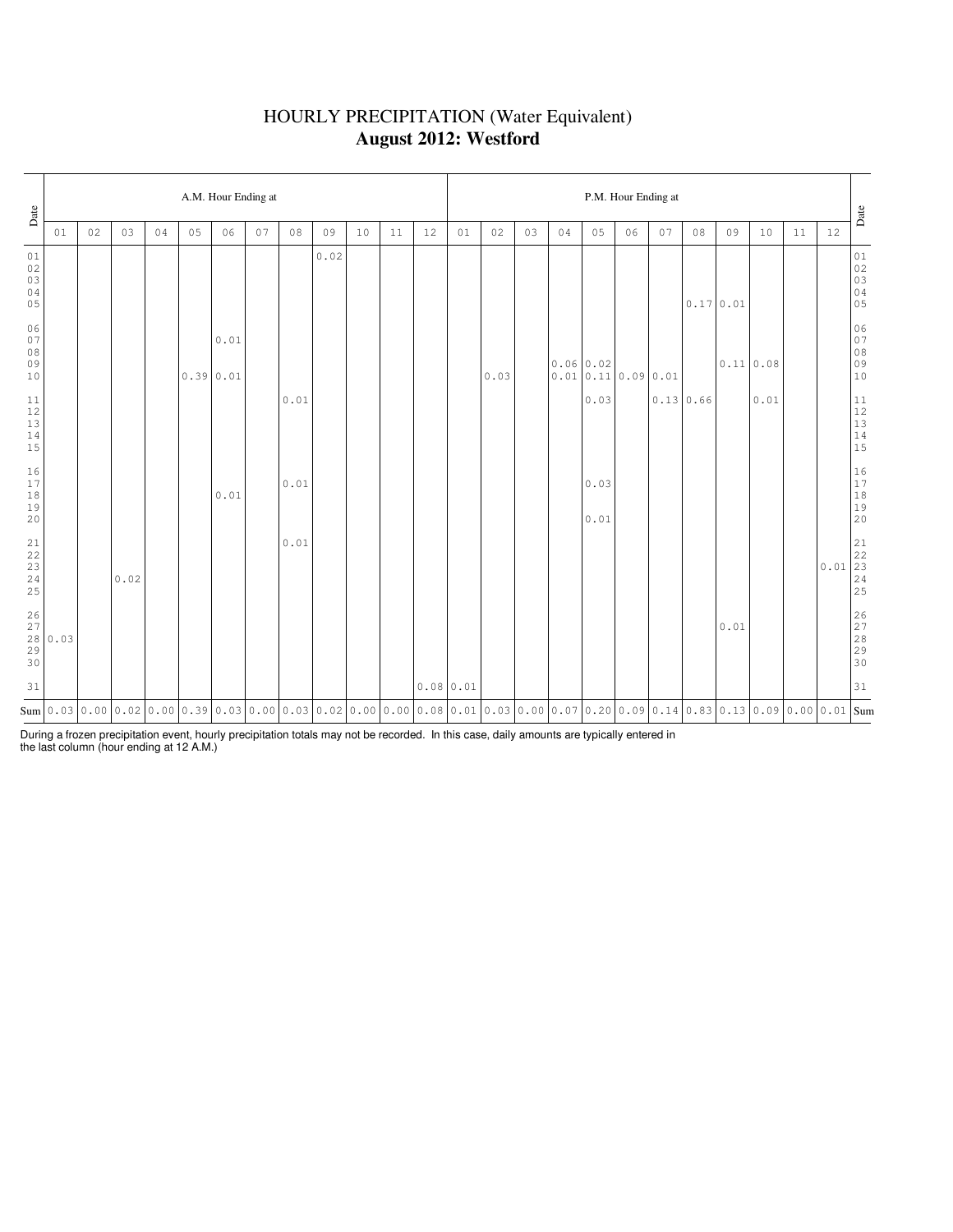### HOUR-BY-HOUR DATA **August 2012: Westford**